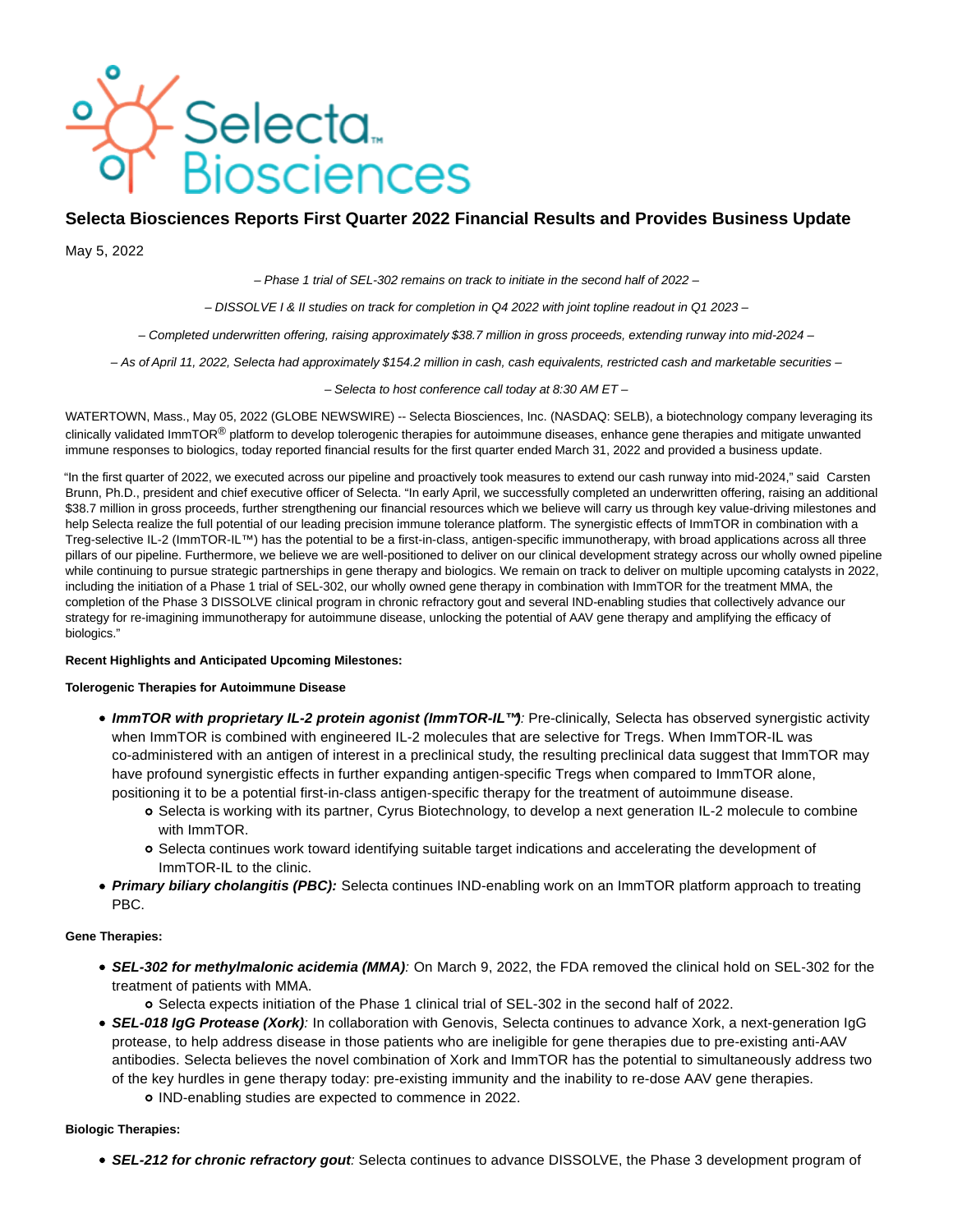SEL-212, which has been licensed to Swedish Orphan Biovitrum AB (publ.) ("Sobi").

- On December 1, 2021, Selecta announced complete enrollment for DISSOLVE I, currently being run in the United States.
- DISSOLVE II continues to enroll, with trial sites in the United States and four Eastern European countries. Screening and randomization in both Russia and Ukraine have been temporarily closed to preserve study supplies in these countries for those already enrolled. Moreover, 11 additional sites in the United States have been activated to speed enrollment and help mitigate any potential disruptions from the closure of screening and randomization in Russia and Ukraine, and DISSOLVE II enrollment has been increased to approximately 140 study participants. DISSOLVE I & II studies are on track for completion in Q4 2022 with joint topline readout expected in Q1 2023.
- **ImmTOR with IgA1 protease for IgA nephropathy**: Selecta is working with both Ginkgo Bioworks and IGAN Biosciences to identify and develop a next generation IgA protease to combine with ImmTOR.
	- Selecta anticipates enzyme candidate selection to be completed in 2022.

### **Corporate Updates:**

- Completed underwritten offering of common stock and warrants, raising approximately \$38.7 million in gross proceeds.
- Amended outstanding term loan to defer principal amortization period to April 1, 2023.
- Performed strategic review and portfolio prioritization, pausing SEL-313, OTC-D gene therapy development and increasing focus on providing modality-enabling solutions to AAV gene therapy companies.

### **First Quarter 2022 Financial Results**

**Cash Position:** Selecta had \$118.8 million in cash, cash equivalents, marketable securities, and restricted cash as of March 31, 2022, as compared to cash, cash equivalents, marketable securities, and restricted cash of \$129.4 million as of December 31, 2021. With the approximately \$36.0 million in net proceeds raised from the April underwritten offering, Selecta believes its available cash, cash equivalents, restricted cash, and marketable securities will be sufficient to meet its operating requirements into mid-2024. Net cash used in operating activities was \$11.9 million for the quarter ended March 31, 2022, as compared to \$12.1 million of cash used in operating activities for the same period in 2021.

**Collaboration and License Revenue:** Collaboration and license revenue for the first quarter of 2022 was \$34.0 million, as compared to \$11.1 million for the same period in 2021. Revenue was primarily driven by the shipment of clinical supply and the reimbursement of costs incurred for the Phase 3 DISSOLVE clinical program under the license agreement with Sobi.

**Research and Development Expenses:** Research and development expenses for the first quarter of 2022 were \$17.7 million, as compared to \$13.0 million for the same period in 2021. The increase in cost was primarily the result of expenses incurred for the preclinical programs, salaries and contract license and milestone payments.

**General and Administrative Expenses:** General and administrative expenses for the first quarter of 2022 were \$5.5 million, as compared to \$5.2 million for the same period in 2021. The increase in costs was primarily the result of stock compensation expenses.

**Net Income (loss):** For the first quarter of 2022, Selecta reported net income of \$28.8 million, or basic net income per share of \$0.23, compared to net loss of \$(24.6) million, or \$(0.22) per share, for the same period in 2021.

### **Conference Call and Webcast Reminder**

Selecta management will host a conference call at 8:30 AM ET today to provide a corporate update and review the company's first quarter 2022 financial results. Individuals may participate in the live call via telephone by dialing (844) 845-4170 (domestic) or (412) 717-9621 (international) and may access a teleconference replay for one week by dialing (877) 344-7529 (domestic) or (412) 317-0088 (international) and using confirmation code 10157872. Investors and the public can access the live and archived webcast of this call and a copy of the presentation via the Investors & Media section of the company's website, [www.selectabio.com.](https://www.globenewswire.com/Tracker?data=5Nq-aFR503BAs_J0TLYFGvaEVYwYdRMCBlJ4SBx8N-ltSw-SLIJurork2syOKA1DALARM7IdUu7c71nZ7R_SZzmOrwHz848yEGVvNMDHW-c=)

### **About Selecta Biosciences, Inc.**

Selecta Biosciences Inc. (NASDAQ: SELB) is a clinical stage biotechnology company leveraging its ImmTOR<sup>®</sup> platform to develop tolerogenic therapies that selectively mitigate unwanted immune responses. With a proven ability to induce tolerance to highly immunogenic proteins, ImmTOR has the potential to amplify the efficacy of biologic therapies, including redosing of life-saving gene therapies, as well as restore the body's natural self-tolerance in autoimmune diseases. Selecta has several proprietary and partnered programs in its pipeline focused on enzyme therapies, gene therapies, and autoimmune diseases. Selecta Biosciences is headquartered in the Greater Boston area. For more information, please visit [www.selectabio.com.](https://www.globenewswire.com/Tracker?data=5Nq-aFR503BAs_J0TLYFGtV5ltbpPvWeB8e1qY7w6qjSNXN-JGuXXUJNovNpGY0opTn2rgWAHfUPUVEYNzgmfrs2px3M9Lk-tl9qu8e_UxYh2pcacrbF0vuqwL3IIzyHc7aBFmXHnkXSdE_R4VogXjDbaNa6hph4rDPeZ4tSqEj-VZNxHyF9Wt_MgAyzDwkW_ryF1QK7VxocoSkOuUcJ29jaO3lqLbsn9mFYWarMgdaKZBGwpoAfOk4Pd1uYH03dKSK9Lk6UREwk5zF9Vpe0GUlcBuE4iZuJDf_tcFNslyeEXQBr9rEVBKfbTVJquURa-kFa1a3gmDodxbDUofuk1I_C6O3GN1wzL-HuOyjW2ocdwnosmHKQVbpK_FUnnBq_zZcDdhQ2EMXKeucObqRKszbJqF9YZLvEurh-TO-BPXNQ7nbnnKzq1x6bIfxmxndMz5EXsSt2ASJkpaaYUiTEAyYmHW9t4M5QHcA8NIYHbbjEHHzchr3Ba5pw2ytNjzvTNPLUX05rP7TGvfy416gT7Pt5H4VbIHSXhoxSyteMwLHapFEXRT-QS1amA79jFDAaQOtZQA64PZMN8QoTeLMrQ9l8_ExoBr7j7-sYl-lvGCJtiZP2T_su3_P_05pQlnlJtUgGFG4zwx2I1Dq1ra3-o3cut_2yzkTV2yPTkUf80gVuO9pnbMWA1RTV7cKVkNmUPz_QNu5L_fXvtpno33t6Tg7ibyKLO6LHgvMcK9caADlcPdwcYSPZI1ck0DP4NcGKlPZwRamfNVhK9zvdxnuMdmAkS-aZP_ITYVTyoN8i3JOeaOacydFN5NRlM0yPWePZ465qWZ1wbrDqI6IPyicJQJK-Uz79sjtCh4bNcAh8dMhy7FZ3R6ctGkS2MDPZ030kC3pSEMvK7JSyJzDGXjOxwrhu1YpAG1AGf0L_UbBA8XalqDpSn_2hePNZUb4rQQZmDW4NHhSO8S-9L4gAsgwT2hOHWq9DIgTdpspu3RiCGlVB7MyDf9C3AybOJyDScsvuOW91wPK2w5QHPxMIrxi4nvCkAIgzglemaqPnvagICOT6b_lTtk8ErJ6okNwML7V387JngzPOMA6G3u5tIBk24ToM2Mu7OeU4gObqEuHsrsY_U7sxsAsfaGDC1uiOj1imNGZpDBsU_Sf3V_Wc749EBMaaGTMW80600M-quocXnIwkAKs4v76dt6vWYPhC_bz1nRG25NVVumCSFlsEMNl5NU-qGCLgldG6fIOiQEDyCmgvNvu6T97-nTuUL67olGSlAfR2pXDcu2Yxn73m-r0gkaPdfOqyaHRhvxLbfCzfa4wvJYW_B_GYRdcNIyDNpTtwY_P1hqdXL4W_SBPBns6SYvfP0q3u-nY3UCOiiOA5aGiF4jw6f9dECAru65AduNcL)

### **Selecta Forward-Looking Statements**

Any statements in this press release about the future expectations, plans and prospects of Selecta Biosciences, Inc. (the "Company"), including without limitation, statements regarding the Company's cash runway, the unique proprietary technology platform of the Company, and the unique proprietary platform of its partners, the potential of ImmTOR to enable re-dosing of AAV gene therapy and to mitigate immunogenicity, the potential of ImmTOR and the Company's product pipeline to treat chronic refractory gout, MMA, IgAN, other autoimmune diseases, lysosomal storage disorders, or any other disease, the anticipated timing or the outcome of ongoing and planned clinical trials, studies and data readouts, the anticipated timing or the outcome of the FDA's review of the Company's regulatory filings, the Company's and its partners' ability to conduct its and their clinical trials and preclinical studies, the timing or making of any regulatory filings, the potential treatment applications of product candidates utilizing the ImmTOR platform in areas such as gene therapy, gout and autoimmune disease, the ability of the Company and its partners where applicable to develop gene therapy products using ImmTOR, the novelty of treatment paradigms that the Company is able to develop, whether the observations made in non-human study subjects will translate to studies performed with human beings, the potential of any therapies developed by the Company to fulfill unmet medical needs, the Company's plan to apply its ImmTOR technology platform to a range of biologics for rare and orphan genetic diseases, the potential of the Company's technology to enable repeat administration in gene therapy product candidates and products, the ability to re-dose patients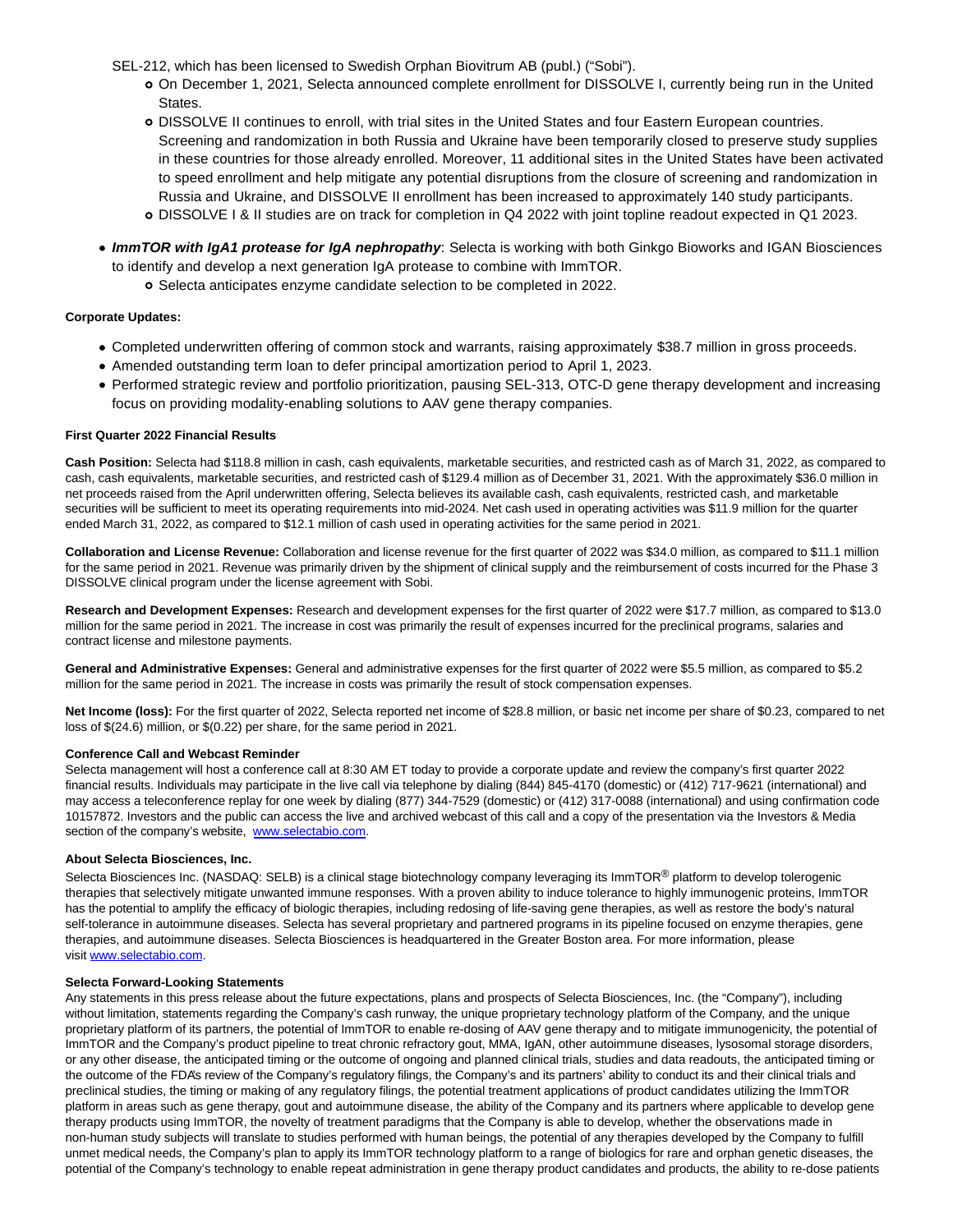and the potential of ImmTOR to allow for re-dosing, the potential to safely re-dose AAV, the ability to restore transgene expression, the potential of the ImmTOR technology platform generally and the Company's ability to grow its strategic partnerships, enrollment in the Company's clinical trials and the Company's plans with respect to areas affected by geopolitical conflict and other statements containing the words "anticipate," "believe," "continue," "could," "estimate," "expect," "hypothesize," "intend," "may," "plan," "potential," "predict," "project," "should," "target," "would," and similar expressions, constitute forward-looking statements within the meaning of The Private Securities Litigation Reform Act of 1995. Actual results may differ materially from those indicated by such forward-looking statements as a result of various important factors, including, but not limited to, the following: the uncertainties inherent in the initiation, completion and cost of clinical trials including proof of concept trials, including the uncertain outcomes, the availability and timing of data from ongoing and future clinical trials and the results of such trials, whether preliminary results from a particular clinical trial will be predictive of the final results of that trial or whether results of early clinical trials will be indicative of the results of later clinical trials, the ability to predict results of studies performed on human beings based on results of studies performed on non-human subjects, the unproven approach of the Company's ImmTOR technology, potential delays in enrollment of patients, undesirable side effects of the Company's product candidates, its reliance on third parties to manufacture its product candidates and to conduct its clinical trials, the Company's inability to maintain its existing or future collaborations, licenses or contractual relationships, its inability to protect its proprietary technology and intellectual property, potential delays in regulatory approvals, the availability of funding sufficient for its foreseeable and unforeseeable operating expenses and capital expenditure requirements, the Company's recurring losses from operations and negative cash flows, substantial fluctuation in the price of its common stock, risks related to geopolitical conflicts and pandemics and other important factors discussed in the "Risk Factors" section of the Company's most recent Quarterly Report on Form 10-Q to be filed after this release, and in other filings that the Company makes with the Securities and Exchange Commission. In addition, any forward-looking statements included in this press release represent the Company's views only as of the date of its publication and should not be relied upon as representing its views as of any subsequent date. The Company specifically disclaims any intention to update any forward-looking statements included in this press release.

### **For investors:**

Bruce Mackle LifeSci Advisors, LLC +1-929-469-3859 [bmackle@lifesciadvisors.com](https://www.globenewswire.com/Tracker?data=7RjLShIp2mZ0ZkcAWwi75swXCgUjht-_4kq3Szip8jRvz5Y6VWI5A33PXVDlGv4hhxodSYFWRpCYlk292457xq8qlFMdyREWSk5b_Puv1t82wTl-PCJS2t0vE91mVgei)

#### **For media:**

Brittany Leigh, Ph.D. LifeSci Communications, LLC +1-813-767-7801 [bleigh@lifescicomms.com](https://www.globenewswire.com/Tracker?data=PhTEHjtkFMZ7dPElS811tUQbFq3iAym5zys__wxPM_N-p1lhl2sirtmuLSVm6k2OkAW83CahU7P4xRs_lltdXDcznqSU8ZxRzO0kO2Vx1-A=)

#### **Financial Tables**

#### **Selecta Biosciences, Inc. and Subsidiaries**

#### **Consolidated Balance Sheets**

#### **(Amounts in thousands, except share data and par value)**

|                                           | March 31, 2022 |    | December 31, 2021 |  |
|-------------------------------------------|----------------|----|-------------------|--|
|                                           | (Unaudited)    |    |                   |  |
| <b>Assets</b>                             |                |    |                   |  |
| <b>Current assets:</b>                    |                |    |                   |  |
| Cash and cash equivalents                 | \$<br>113,437  | \$ | 114,057           |  |
| Marketable securities                     | 3,997          |    | 13,998            |  |
| Accounts receivable                       | 7,153          |    | 9,914             |  |
| Prepaid expenses and other current assets | 5,420          |    | 6,474             |  |
| Total current assets                      | 130,007        |    | 144,443           |  |
| Non-current assets:                       |                |    |                   |  |
| Property and equipment, net               | 2,689          |    | 2,142             |  |
| Right-of-use asset, net                   | 9,536          |    | 9,829             |  |
| Long-term restricted cash                 | 1,379          |    | 1,379             |  |
| Investments                               | 2,000          |    | 2,000             |  |
| Other assets                              | 85             |    | 90                |  |
| <b>Total assets</b>                       | \$<br>145,696  | \$ | 159,883           |  |
| Liabilities and stockholders' equity      |                |    |                   |  |
| <b>Current liabilities:</b>               |                |    |                   |  |
| Accounts payable                          | \$<br>264      | \$ | 224               |  |
| Accrued expenses                          | 8,889          |    | 10,533            |  |
| Loan payable                              | 696            |    | 5,961             |  |
| Lease liability                           | 1,087          |    | 1,049             |  |
| Income taxes payable                      | 320            |    | 601               |  |
| Deferred revenue                          | 27,990         |    | 53,883            |  |
| <b>Total current liabilities</b>          | 39,246         |    | 72,251            |  |
| <b>Non-current liabilities:</b>           |                |    |                   |  |